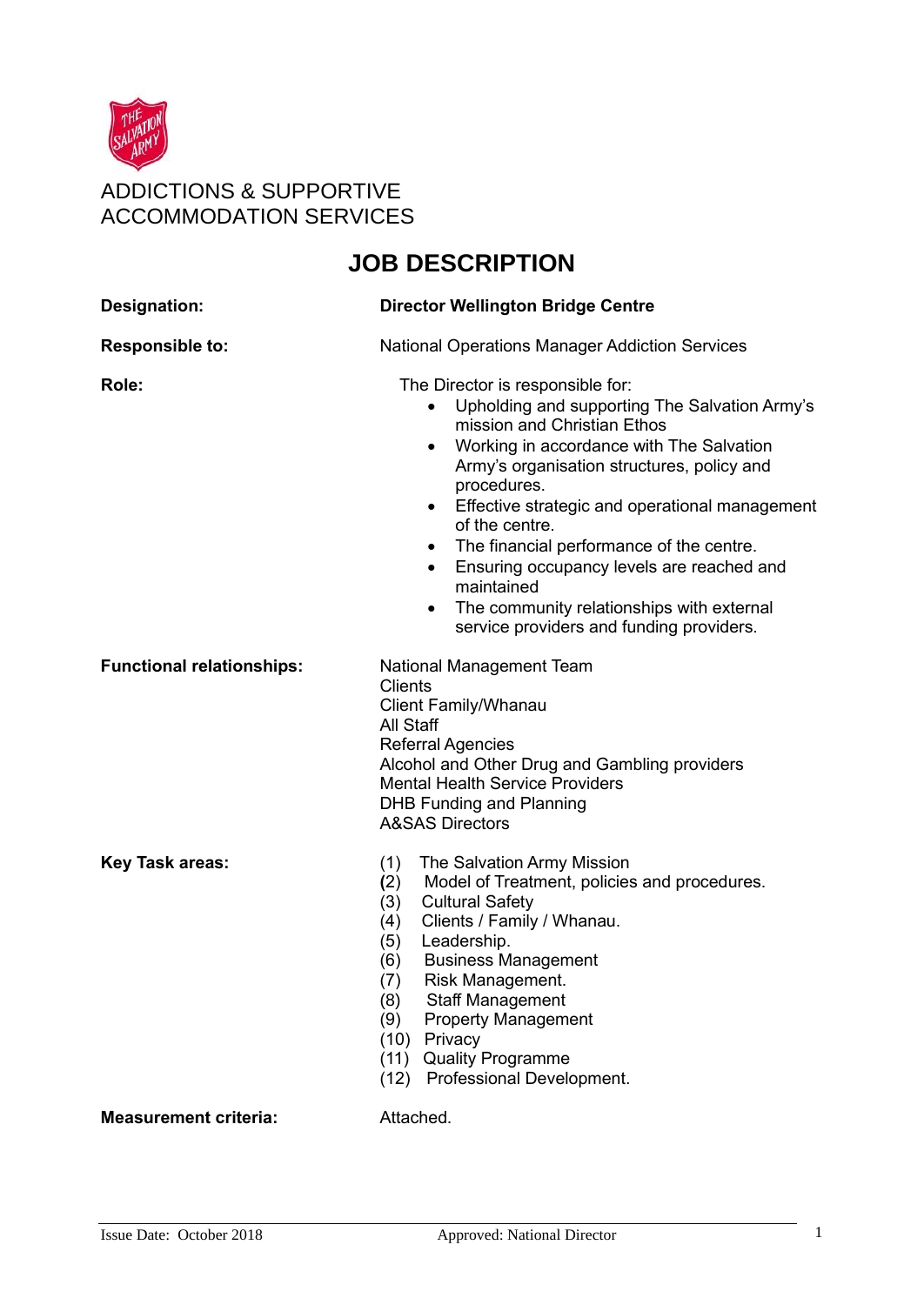| <b>Other duties:</b>         | Notwithstanding any respective definition or classification of<br>employment, the employee may be required to undertake<br>other lawfully permitted duties.                                                                                                                                                         |
|------------------------------|---------------------------------------------------------------------------------------------------------------------------------------------------------------------------------------------------------------------------------------------------------------------------------------------------------------------|
| Limitations on authority:    | The Director operates within the overall philosophy and<br>policies of The Salvation Army Addiction Services and<br>recognises the role and authority of the National Director.                                                                                                                                     |
|                              | New styles of group work, counselling approaches or<br>activities likely to affect clinical quality and/or effectiveness<br>are to be discussed with the National Operations Manager<br>Bridge in the first instance.<br>Significant modification of the existing service requires<br>approval by National Director |
| Hours of work:               | As per Brief of appointment / individual employment<br>contract.                                                                                                                                                                                                                                                    |
| <b>Person specification:</b> | Attached.                                                                                                                                                                                                                                                                                                           |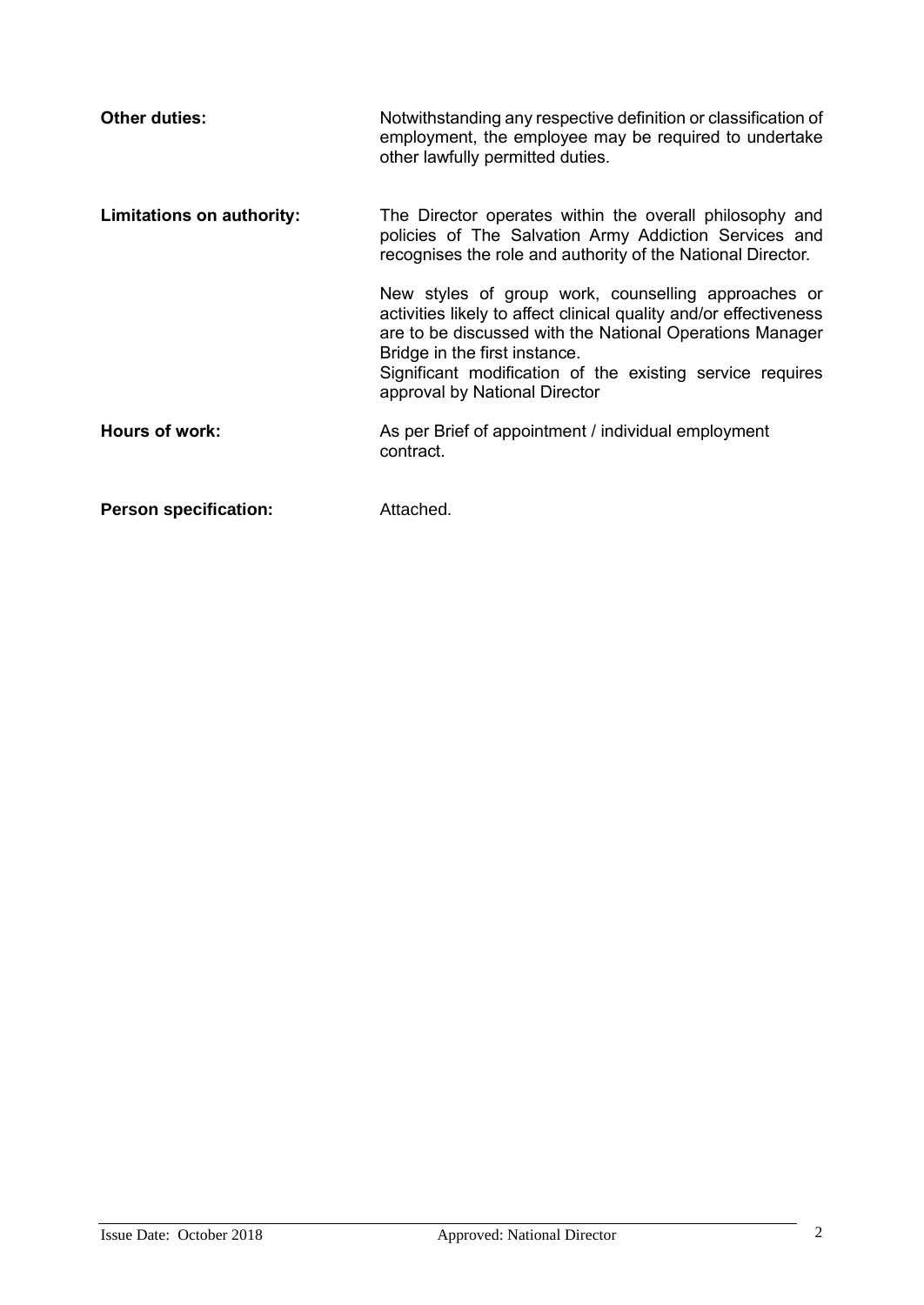## **Key result areas and measurement criteria:**

| <b>Key Task Areas</b>                                              | <b>Performance Measure</b><br><b>Key Measurement Criteria</b>                                                                                                                                                         |                                                                                                  |  |
|--------------------------------------------------------------------|-----------------------------------------------------------------------------------------------------------------------------------------------------------------------------------------------------------------------|--------------------------------------------------------------------------------------------------|--|
| 1. The Salvation Army<br><b>Mission</b>                            | 1.1. Committed to upholding and<br>supporting The Salvation Army<br>Mission and Christian ethos.                                                                                                                      | 1.1 Supports The Salvation Army<br>Mission and Christian ethos.                                  |  |
|                                                                    | 1.2. Integrating The Salvation Army<br>Mission into the centre                                                                                                                                                        |                                                                                                  |  |
| 2. Clients / Family /<br>Whanau                                    | 2.1 The Addiction<br>&<br>supportive<br>Accommodation<br><b>Mission</b><br>Charter<br>Statement<br>and<br>is<br>reflected throughout the centre's<br>systems, practices and daily<br>routines                         | 2.1 Mission<br>Statement<br>and<br>Addictions Charter is evident in<br>the running of the centre |  |
|                                                                    | 2.2 Client/Family/Whanau surveys<br>are conducted at least annually<br>with effective follow-up.                                                                                                                      | 2.2 Client/Family/Whanau surveys                                                                 |  |
| 3. Model of Treatment,<br><b>Policies and</b><br><b>Procedures</b> | 3.1 Commitment to working within<br>and ensuring that staff work<br>within the framework of The<br>Salvation Army Model of<br>Treatment and other agreed<br>models relevant to Addictions                             | 3.1 Familiar with Model of Treatment                                                             |  |
|                                                                    | 3.2 The Salvation Army's Bridge<br>Programme national and local<br>policies and procedures are<br>implemented and adhered to.                                                                                         | 3.2 Policy / Procedures adhered to.                                                              |  |
| 4. Cultural Safety                                                 | Commitment to the principles of<br>4.1<br>the Treaty of Waitangi as they<br>apply to The Salvation Army<br><b>Bridge Programme</b>                                                                                    | 4.1 Able to demonstrate knowledge<br>and application of principles of<br>the Treaty of Waitangi  |  |
|                                                                    | 4.2 Clients receive care<br>without<br>discrimination on the basis of<br>race, culture, health,<br>sexual<br>orientation or age.                                                                                      | 4.2 Client Feedback, peer feedback                                                               |  |
| 5. Leadership                                                      | 5.1 Personnel are motivated to<br>succeed in their role by clear<br>direction, open communication,<br>effective coordination,<br>appropriate delegation and<br>professional standards of<br>conduct and presentation. | 5.1 Feedback from staff                                                                          |  |
|                                                                    | 5.2 Plan and coordinate the overall<br>organisation and<br>day-to-day<br>running of the centre.                                                                                                                       | 5.2 Feedback from National Director                                                              |  |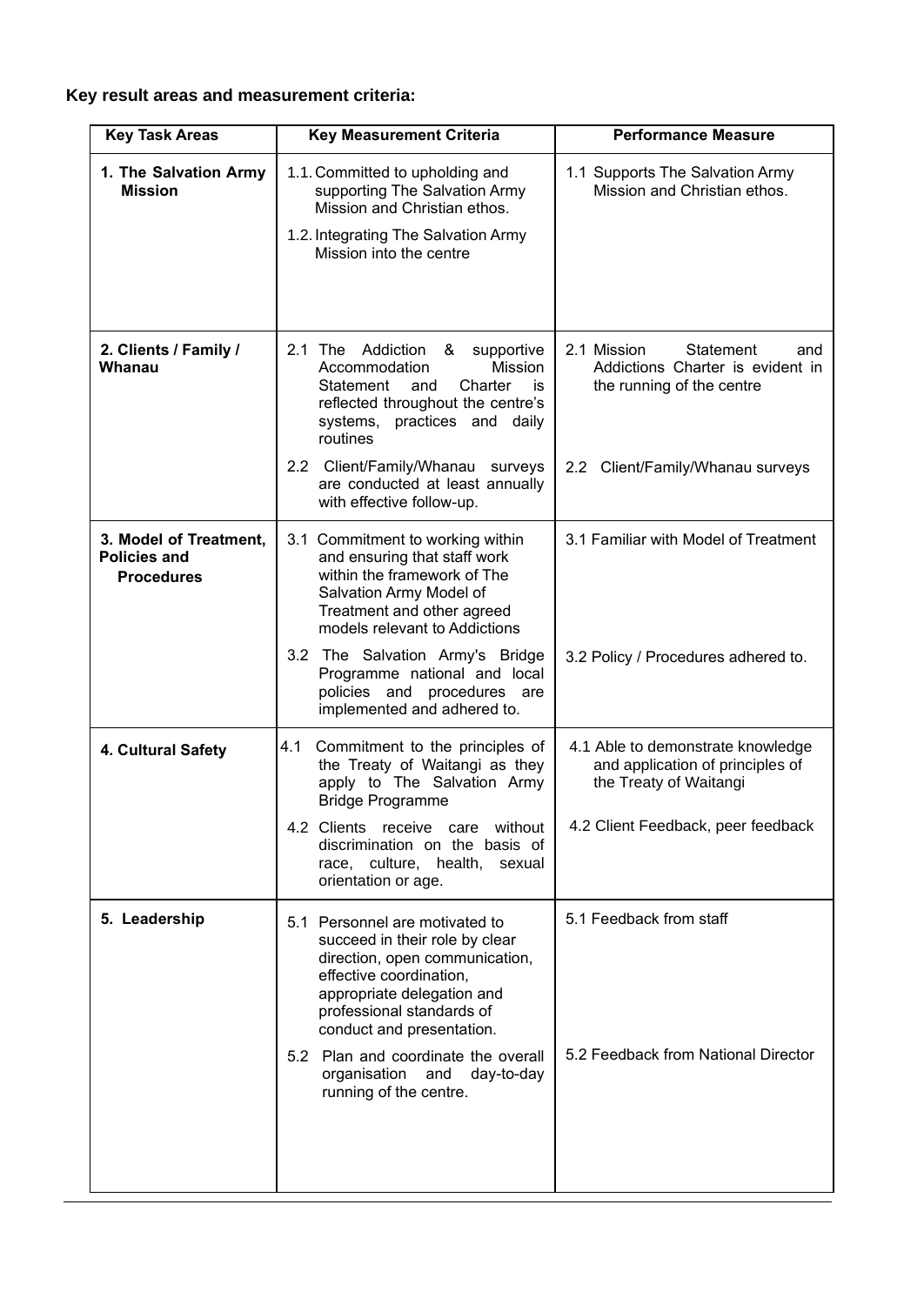| <b>Key Task Areas</b>                   | <b>Key Measurement Criteria</b>                                                                                                                                                                                                                      | <b>Performance Measure</b>                                                                                                               |
|-----------------------------------------|------------------------------------------------------------------------------------------------------------------------------------------------------------------------------------------------------------------------------------------------------|------------------------------------------------------------------------------------------------------------------------------------------|
|                                         | 5.3 Meet regularly with Wellington<br>Bridge Management Team to<br>review operational and strategic<br>requirements and operate as a<br>team.<br>5.4 Continuous Management cover<br>exists.                                                          |                                                                                                                                          |
| <b>6. Business</b><br><b>Management</b> | 6.1 A Business Plan is developed<br>annually in conjunction with the<br>budget and reviewed quarterly.                                                                                                                                               | <b>Business Plan and reviews</b><br>6.1                                                                                                  |
|                                         | 6.2 The Director accepts<br>accountability for budget<br>planning and annual operating<br>budget. Purchases are<br>controlled. Variations from<br>budget have reasonable<br>explanations.                                                            | 6.2 Budget is maintained                                                                                                                 |
|                                         | 6.3 Financial returns filed and<br>monthly reports are analysed as<br>received.                                                                                                                                                                      | 6.3 Reports<br>received<br>and<br>an<br>analysis is evident.                                                                             |
|                                         | 6.4 Internal financial audit<br>requirements and<br>recommendations are promptly<br>and effective addressed.                                                                                                                                         | 6.4. Recommendations have been<br>implemented.                                                                                           |
|                                         | 6.5 Monthly Directors Reports are<br>submitted to the National<br>Director within specified                                                                                                                                                          | Monthly reports are received by<br>6.5<br><b>National Office</b>                                                                         |
|                                         | timeframes<br>6,6 Contractual performance<br>monitoring returns are<br>undertaken and sent to National<br>Office within specified time<br>frames                                                                                                     | 6.6 Performance monitoring returns<br>are received at National Office.                                                                   |
|                                         | 6.7 Develop and implement a<br>Communication Plan which<br>identifies strategic networking<br>and new business opportunities                                                                                                                         | 6.7 A<br>Communication<br>Plan<br>IS<br>developed and implemented and<br>reviewed regularly with National<br>Director/Operations Manager |
| 7. Risk Management                      | 7.1 Building security is implemented<br>to ensure clients / staff safety is<br>maintained.                                                                                                                                                           | Building security is evident<br>7.1                                                                                                      |
|                                         | 7.2 A current fire evacuation<br>scheme approved by the New<br>Zealand Fire Service is<br>maintained. All staff are aware of<br>and trained in fire evacuation<br>procedures. Fire drills are<br>conducted satisfactorily at six<br>month intervals. | 7.2 Fire scheme is approved and<br>implemented.                                                                                          |
|                                         | 7.3 The Director meets the                                                                                                                                                                                                                           | 7.3 Maintenance procedures<br>are                                                                                                        |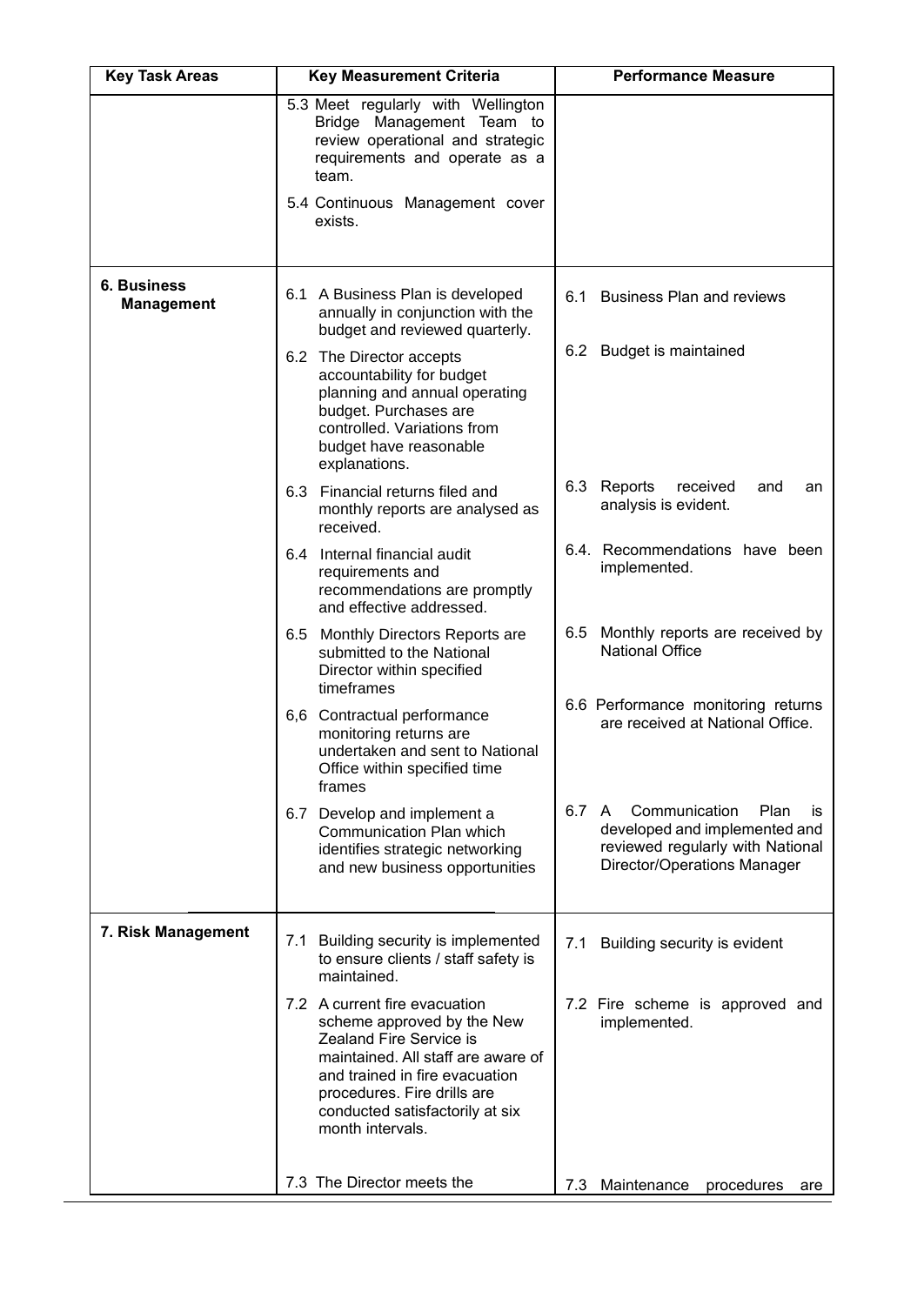| <b>Key Task Areas</b> | <b>Key Measurement Criteria</b>                                                                                                                                                             | <b>Performance Measure</b>                                                                                                                                                                                   |  |
|-----------------------|---------------------------------------------------------------------------------------------------------------------------------------------------------------------------------------------|--------------------------------------------------------------------------------------------------------------------------------------------------------------------------------------------------------------|--|
|                       | requirements set out in The<br>Salvation Army's Building Act<br>1991 Compliance Manual<br><b>Maintenance Procedures</b>                                                                     | documented                                                                                                                                                                                                   |  |
|                       | 7.4 An effective Infection Control<br>programme operates.                                                                                                                                   | Infection Control Programme is<br>7.4<br>evident                                                                                                                                                             |  |
|                       | 7.5 Develop and maintain a<br><b>Business Continuity Plan and</b><br>Civil Defence Emergency Plan<br>which is maintained and known<br>to staff.                                             | 7.5<br><b>Business</b><br>Continuity<br>Plan<br>evident                                                                                                                                                      |  |
|                       | 7.6 A safe food management<br>programme is operational                                                                                                                                      | 7.6 Operational<br>safe<br>food<br>management<br>programme<br>in.<br>place.                                                                                                                                  |  |
|                       | 7.7 An effective occupational safety<br>and health programme operates<br>in accordance with legislation<br>and The Salvation Army's<br>Occupational Health and Safety<br>policy/procedures. | 7.7 Health and Safety programme<br>evident.                                                                                                                                                                  |  |
| 8. Staff Management   | Recruitment and appointment of<br>8.1<br>staff is completed as per policy                                                                                                                   | 8.1 Staff are recruited, all staff have<br>an employment agreement and<br>job descriptions.                                                                                                                  |  |
|                       | 8.2 All staff undertake an orientation<br>programme                                                                                                                                         | 8.2 Orientation Programmes are<br>documented in staff file.<br>8.3 Duty / Task list are in place for<br>each position<br>8.4 Staff performance review<br>programme evident<br>8.5 Effective rosters in place |  |
|                       | 8.3 Up to date duty / task lists are<br>available for each position                                                                                                                         |                                                                                                                                                                                                              |  |
|                       | 8.4 All staff undertakes performance<br>reviews on a planned basis.                                                                                                                         |                                                                                                                                                                                                              |  |
|                       | 8.5 A efficient staff roster system<br>operates where appropriate to<br>meet the needs of the clients.                                                                                      |                                                                                                                                                                                                              |  |
|                       | 8.6 Annual leave is approved on a<br>planned basis known to staff.                                                                                                                          | 8.6 Annual leave plan evident.                                                                                                                                                                               |  |
|                       | Timesheets are certified correct<br>8.7<br>either by the Director or as<br>delegated                                                                                                        | 8.7. Timesheets are processed.                                                                                                                                                                               |  |
|                       | 8.8 Disciplinary<br>and<br>dismissal<br>procedures are properly initiated<br>and progressed when justified<br>as per the relevant Employment<br>Agreement.                                  | 8.8 Disciplinary and dismissal<br>procedures are adhered to.                                                                                                                                                 |  |
|                       | 8.9 Volunteers<br>utilised<br>are<br>in.<br>accordance with Official Minute.                                                                                                                | 8.9 Volunteers utilised as per Official<br>Minute.                                                                                                                                                           |  |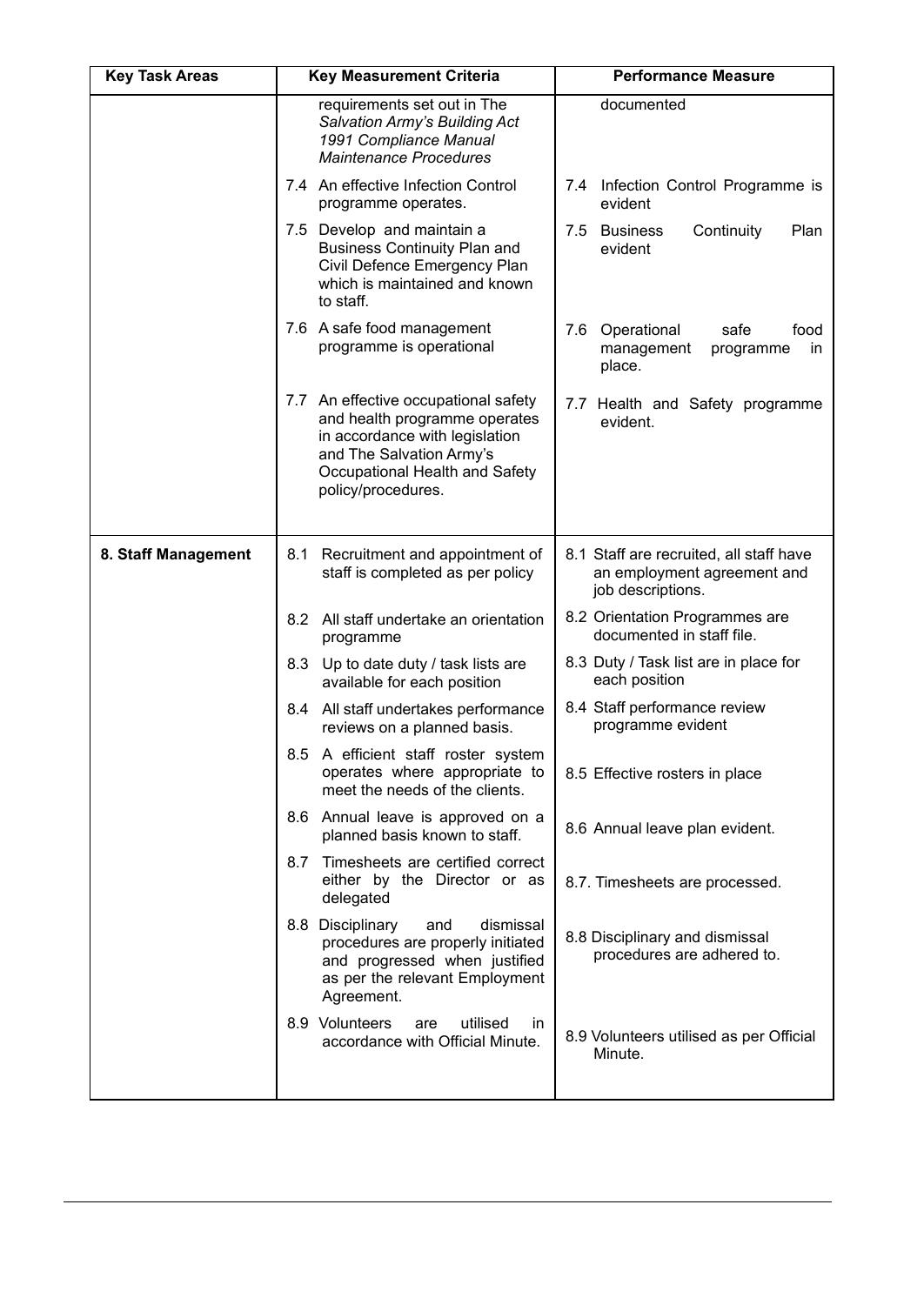| 9. Property<br><b>Management</b>       | 9.1 A maintenance programme<br>9.1<br>Maintenance<br>operates for buildings, plant,<br>evident<br>furniture and grounds. Official<br>Minute PRO is adhered to                                                                                                                            | programme                                                                   |  |
|----------------------------------------|------------------------------------------------------------------------------------------------------------------------------------------------------------------------------------------------------------------------------------------------------------------------------------------|-----------------------------------------------------------------------------|--|
|                                        | 9.2. The grounds are safe, well<br>maintained and attractive<br>Grounds well maintained.<br>9.2                                                                                                                                                                                          |                                                                             |  |
|                                        | 9.3 Building exterior and interior are<br>aesthetically pleasing.                                                                                                                                                                                                                        |                                                                             |  |
|                                        | 9.4. The vehicle/s are maintained in a<br>9.4<br>Vehicle/s well maintained.<br>safe and sound running<br>condition with current warrant of<br>fitness and registration.                                                                                                                  |                                                                             |  |
| 10. Privacy                            | 10.1 Clients and staff can name<br>10.1 The Director acts as the Privacy<br>Privacy Officer. Privacy within<br>Officer for the centre and<br>ensures that the principles of the<br>centred is upheld.<br>Privacy Act 1993 and the Health<br>Information Privacy Cole 1994<br>are upheld. |                                                                             |  |
| <b>11Quality Programme</b>             | 11.1 A culture of continuous quality<br>11.1 Culture of continuous quality<br>improvement is provided.<br>improvement evident.                                                                                                                                                           |                                                                             |  |
|                                        | 11.2 Quality Plan<br>11.2 An annual quality plan is<br>developed and implemented in<br>consultation with staff.                                                                                                                                                                          |                                                                             |  |
|                                        | 11.3 Contract<br>Audit<br>11.3 Contracted quality requirements<br>certification<br>and<br>are fulfilled and audits<br>audit reports<br>demonstrate that required<br>standard of service is being<br>achieved                                                                             | Reports,<br>surveillance                                                    |  |
|                                        | 11.4 Internal<br>Audit<br>11.4 An internal auditing programme<br>evident.<br>is implanted and corrective<br>actions are documented and<br>followed through.                                                                                                                              | programme                                                                   |  |
|                                        | 11.5 Complaints are processed and<br>11.5 Complaints register.<br>responded to as per policy<br>within set timeframes.                                                                                                                                                                   |                                                                             |  |
| 12. Professional<br><b>Development</b> | 12.1 Demonstrates commitment to<br>12.1 Development plan<br>continuing professional<br>development relevant to the<br>service.                                                                                                                                                           | 12.2 Centre operates with in<br>legislative and regulatory<br>requirements. |  |
|                                        | 12.2 Knowledge of legislation and<br>regulatory requirement is current<br>and implement.                                                                                                                                                                                                 |                                                                             |  |
|                                        | 12.3 Obtains regular professional<br>12.3 Supervision Reports<br>supervision.                                                                                                                                                                                                            |                                                                             |  |
|                                        | 12.4 Performance Review<br>12.4 Undertake an annual<br>documented<br>performance review.                                                                                                                                                                                                 |                                                                             |  |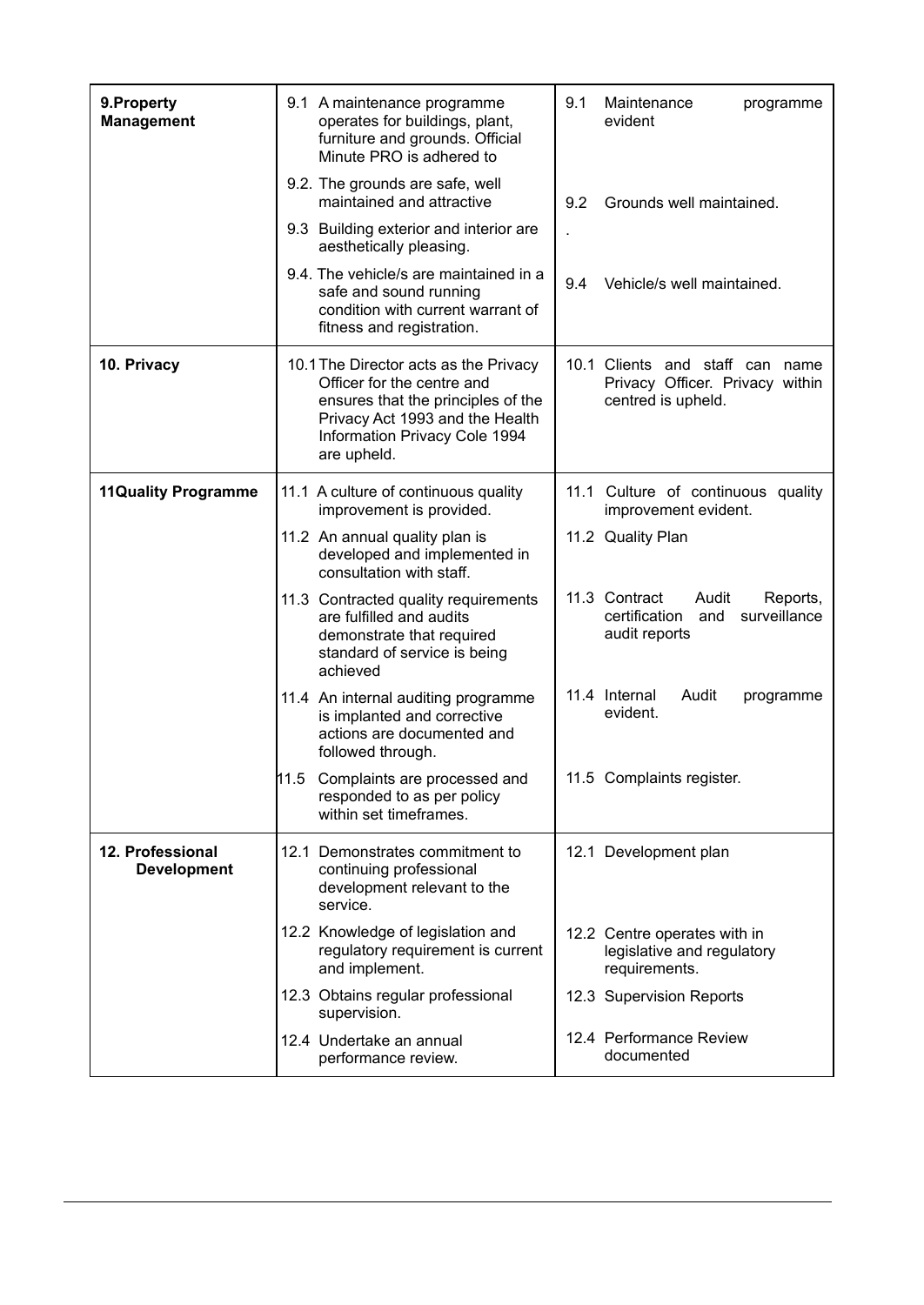| 13. Relationship<br><b>Management</b> | Develop and maintain formal<br>13.1<br>and informal strategic<br>networks/partnerships. | 13.1 Regular attendance at sector<br>network<br>meetings<br>and<br>involvement in sector projects. |
|---------------------------------------|-----------------------------------------------------------------------------------------|----------------------------------------------------------------------------------------------------|
|                                       |                                                                                         | 13.2 Regular promotional<br>presentations.to referrers and<br>stakeholders.                        |

I ……………………………………………… declare that I have read and understood and agree with the job description for the position of Director within the Bridge Programme, Wellington and accept it fully.

| Signed: | Director                                 | Date: |  |
|---------|------------------------------------------|-------|--|
| Signed: | <b>National Director</b><br><b>ASARS</b> | Date  |  |